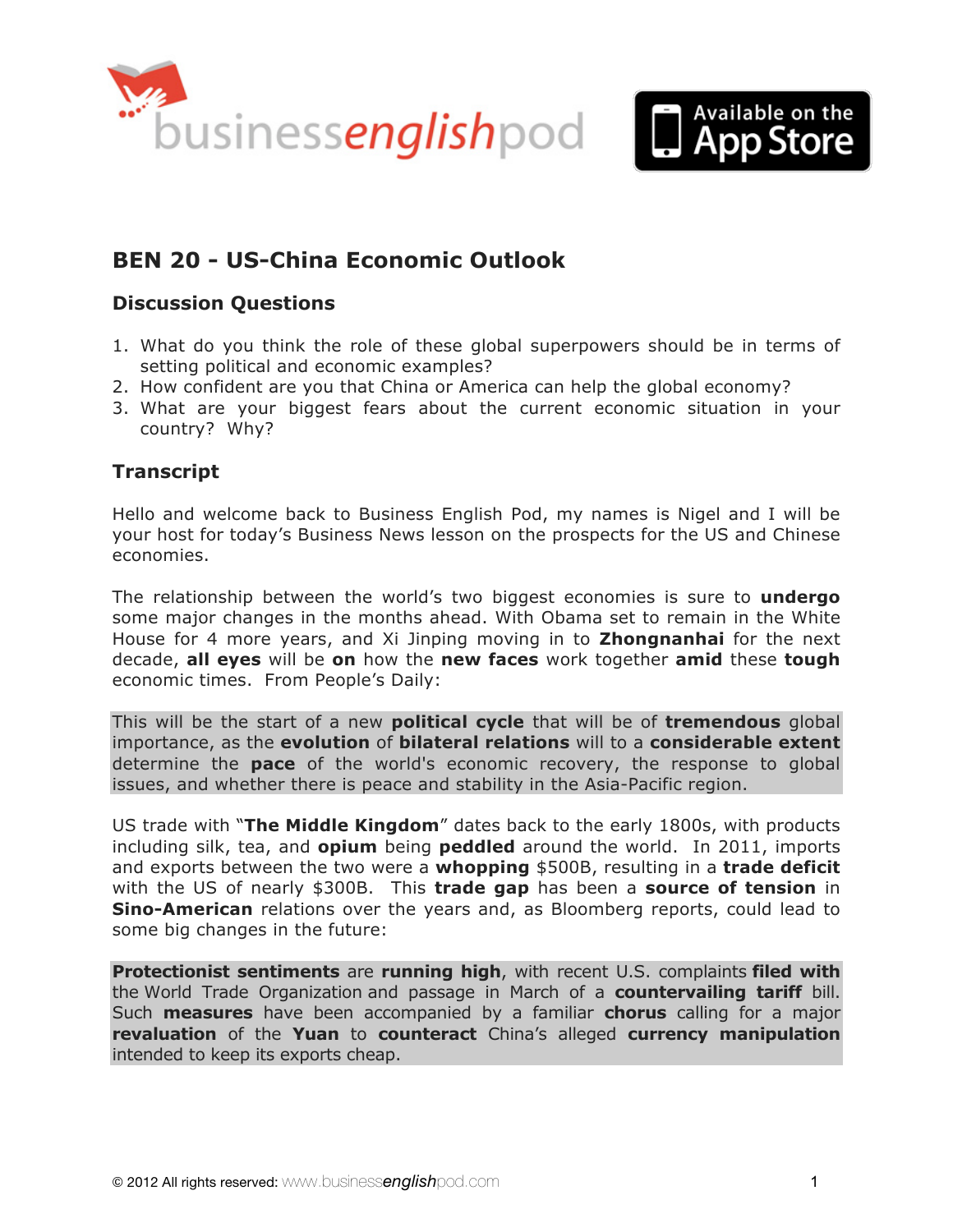China has maintained that the **Renminbi** has **appreciated** by 33% since 2007, and if the rest of the world is getting richer, they're **entitled** to the same benefits. Donald Gross, author of "The China Fallacy" points out that America's **tendency** to **point the finger** is simply a way for them to **pass the buck**:

"They're **scapegoating** China to shift **blame** to foreigners for America's serious economic problems. They're actually **exploiting** the **vulnerabilities**, the **insecurities** that many Americans have about the economy and about the future."

Since the **Recession** began in 2008, these economic **superpowers** have faced numerous difficulties. Today, with talk of the US approaching a **fiscal cliff** and China's threat of a **hard landing**, economic recovery around the globe continues to be **sluggish** at best. This **slippery slope** could lead to **ominous** days ahead if decisions aren't made soon, as the Globe and Mail reports:

If the European debt crisis **deepens**, China's landing turns out to be a lot harder than **forecast**, and U.S. politicians somehow **walk off** that fiscal cliff on Jan. 1 – all **plausible** outcomes, based on past performance – the world would most certainly **slide back** into the **economic quicksand**.

With global **uncertainty** making for **jittery** market conditions, **woes** in the Eurozone have **significantly impacted** both China and America. However, frustrations with Europe's **inaction** are starting to appear, as Jin Liqun, chairman of China Investment Corporation, tells the Guardian:

"The way the Eurozone has **handled** the debt-**resolution** issue has been more **problematic**. Too much time has been wasted on **debates** over the terms and conditions of **piecemeal** bailouts. Political leaders have been **digging in** on their own **agendas**, with their objectives pulling in different directions."

With the Chinese economy **ramping up** in the years ahead, and set to **surpass** the US in the next decade, **collaboration** between the two countries will be **paramount** to global **prosperity**. Hillary Clinton summed up the **sentiment** with a **goodwill** message to mark China's National Day on October 1<sup>st</sup>:

"As we continue to expand our work on the **consequential** issues of our time, we must continue to build on this historic opportunity to deepen our relationship, because a **thriving** China is good for America and a thriving America is good for China."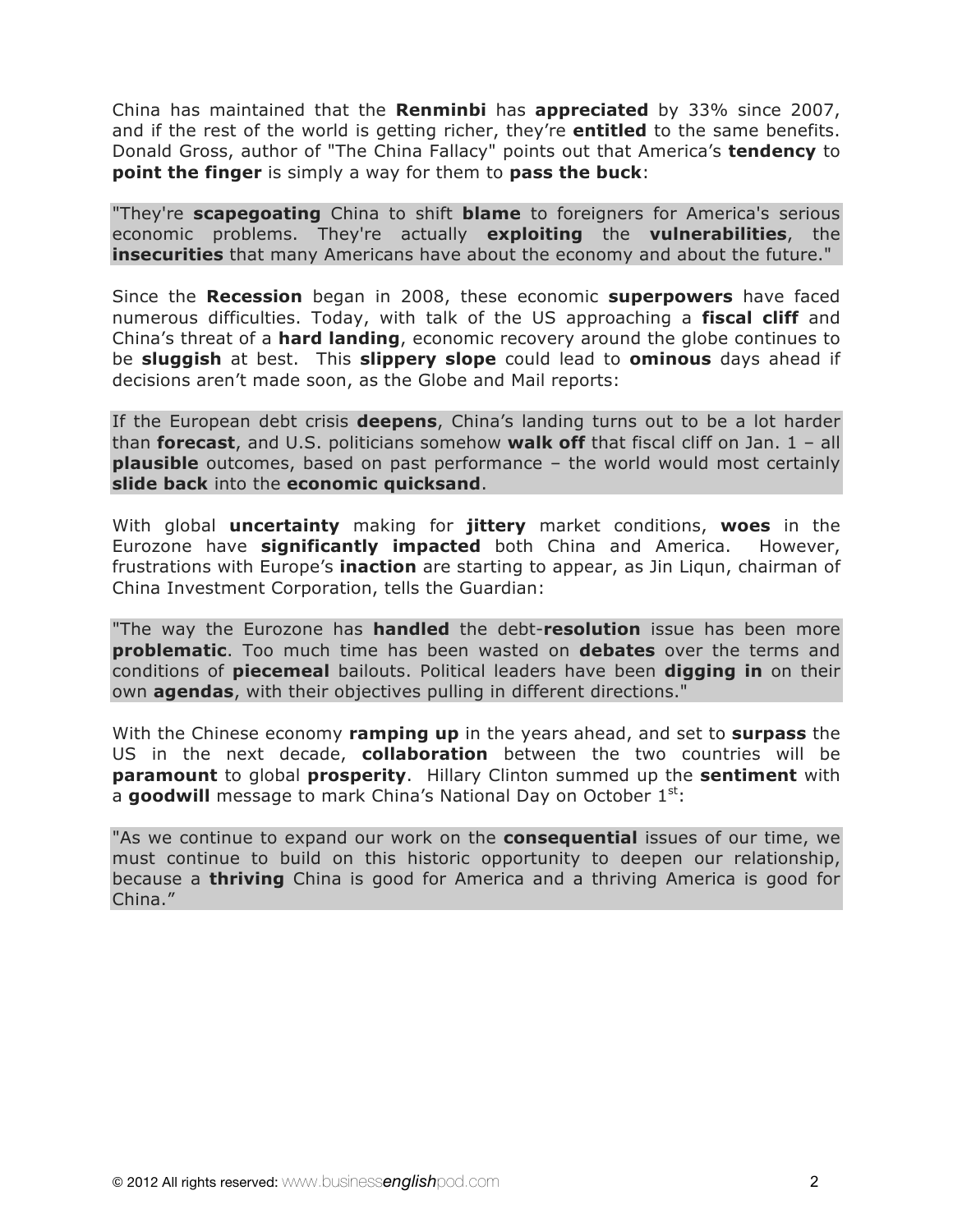### **Vocabulary**

To undergo: To be subjected to or experience; "Mike's father underwent heart surgery last year, but now is feeling healthy again."

Zhongnanhai: A palace in central Beijing that serves as the central headquarters for the Communist Party of China and the State Council of the People's Republic of China.

All eyes on: Everyone is watching or observing; "During the latest Apple event, all eyes were on Tim Cook's presentation of the new iPad Mini."

New faces: A new person in a particular role; "Since the companies merged, there have been a lot of new faces in the office."

Amid: At a time of; "In an atmosphere of He cancelled a foreign trip amid growing concerns of a domestic crisis."

Tough: Difficult or challenging; "Learning a new language is tough, but not impossible."

Political Cycle: The course of events in politics that repeat themselves at regular occasions, such as elections that occur every 4 years in some countries.

Tremendous: Very great in amount, scale, or significance; "Bill Gates has a tremendous amount of money."

Evolution: The gradual development of something from simple to more complex; "Natalia's evolution from a student to one of the leading researchers in the country has surprised everyone in her family."

Bilateral relations: The political, economic, or cultural relations between two sovereign states; "Since the start of the Eurozone Crisis, bilateral relations between Greece and Germany have become very uncomfortable."

To a considerable extent: Mainly, largely; "The development of the US economy will to a considerable extent determine the fate of the Chinese economy."

Pace: A rate of movement or progress; "During the marathon, Alessandro's pace was very steady; he wanted to save his energy for the finish."

Middle Kingdom: Literal translation of '*Zhōng guó'* the term for 'China' in Chinese.

Opium: A powerful and addictive drug, sometimes used as medicine; "The Opium Wars were the climax of disputes over trade and diplomatic relations between China under the Qing Dynasty and the British Empire."

To peddle: To try to sell something, usually by going to people's houses; "Chad has spent nearly 10 years peddling vacuum cleaners around the city."

Whopping: Very large; "Last week, Disney purchased LucasFilm for a whopping \$4.05 billion and plans to make 3 more Star Wars films!"

Trade deficit: The amount by which the cost of a country's imports exceeds the value of its exports.

Trade gap: The amount by which the cost of a country's imports exceeds the value of its exports.

Source of tension: The cause of a strained or difficult relationship between people, groups, or nations; "A lack of money can be a real source of tension between married couples."

Sino-American: Chinese-American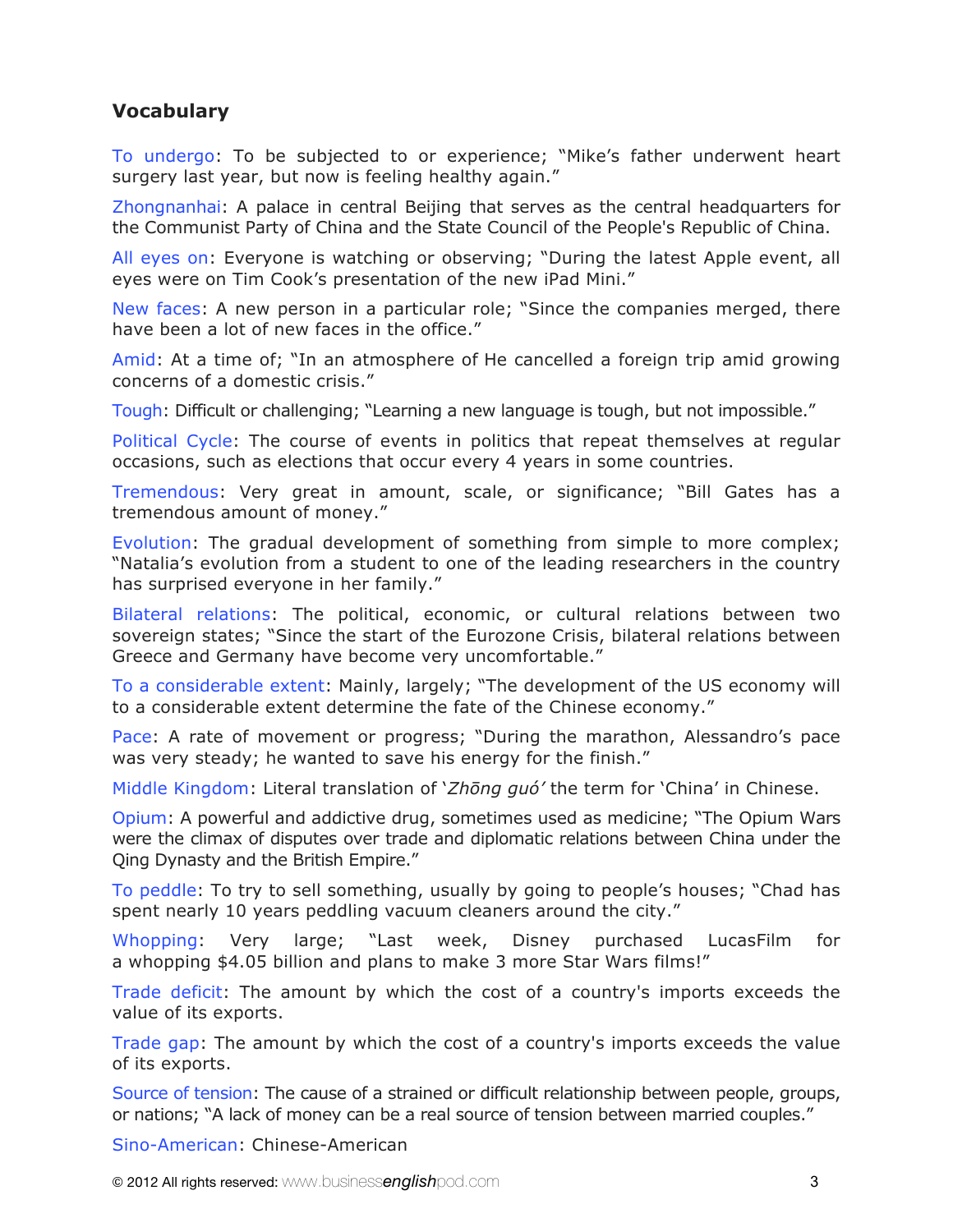Protectionist sentiment: Desire or support for defensive and punitive actions, such as increasing import taxes; "Protectionist sentiments are on the rise around the globe as the world economy continues to struggle."

To run high: A period when feelings or emotions are very strong or intense; "Emotions are running high after the  $3<sup>rd</sup>$  and final presidential debate."

To file: To put on public or official record; "Dexter filed his citizenship application with the Canadian Embassy in Rome."

Countervailing tariff: A tax imposed on imports of a specific product from a specific country in retaliation for the perceived unfair benefits the target country may be enjoying, such as government support outside agreed international limits; "If the US officially labels China a currency manipulator, and they place countervailing tariffs on Chinese products; it may lead to a trade war."

Measure: A plan or course of action taken to achieve a particular purpose; "Companies around the world have taken a lot of cost-cutting measures including reducing employees and outsourcing in order to save money."

Chorus: A group of people saying the same thing at the same time; "Caterina joined the chorus of students asking the government for more funding."

Revaluation: To increase or adjust the exchange value of a nation's currency; "One possible solution to the Eurozone Crisis would be the revaluation of the Euro in some of the weaker economies."

Yuan/Renminbi: The name of the Chinese currency.

To counteract: To act in opposition to; "In order to counteract each other's negative advertisements, the Romney and Obama campaigns spent more than \$1 billion on 'attack ads' during the election."

Currency manipulation: The act of artificially adjusting a currency by a government or central bank, and not allowing it's value to be determined by the open market; "Some analysts agree that the US, as well as China, is also guilty of currency manipulation."

To appreciate: To increase in value or price over time; "Their property value has appreciated by more than 40% since they bought their house 10 years ago."

To be entitled to: The right to do or receive something; "After working for the government for 35 years, he was entitled to a full retirement pension."

Tendency: A natural habit to act in a particular way; "Many families have a tendency to spend more money than they budget during the Christmas holidays."

Point the finger: To blame or accuse someone of something; "The manager refused to point the finger at anyone in particular and said that everyone was sometimes guilty of being late."

Pass the buck: To give responsibility or blame to someone else; "Parents often try to pass the buck to teachers when children misbehave in school."

To scapegoat: To make a person or group take the blame for a situation.

Blame: The state of being responsible for a fault or error; "Jody accepted the blame for the project's failure."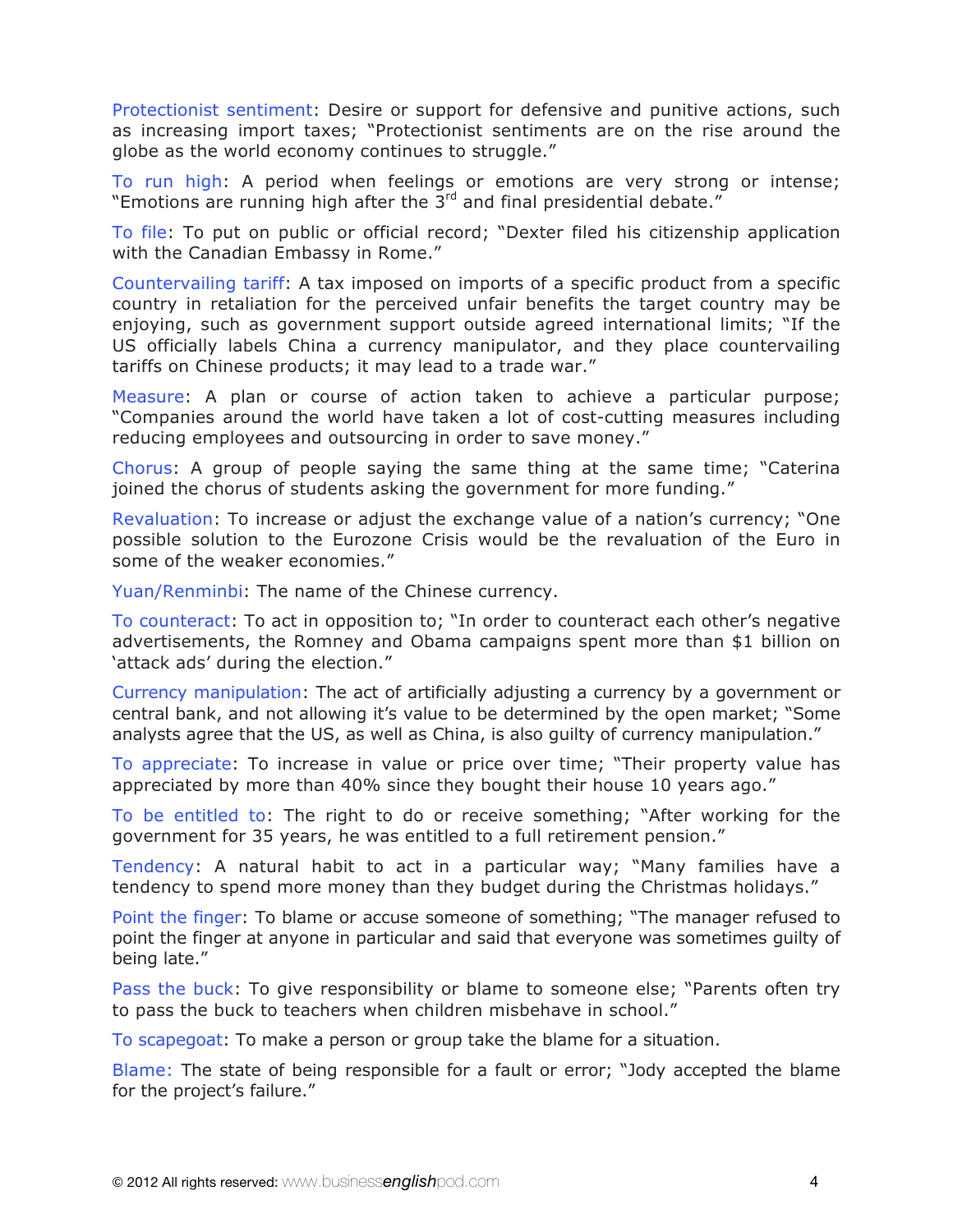To exploit: to take advantage of a person or situation, especially unethically; "American companies have been accused of exploiting Asia's cheap labor in order to make a higher profit."

Vulnerability: Open to physical or emotional injury.

Insecurity: the anxiety one experiences when they feel vulnerable and insecure; "It's not his lack of experience that cost him the promotion, it's his insecurity in front of the top management."

Recession: An extended decline in general business activity, typically two consecutive quarters of decreasing GNP; "The recession that started in 2008 may continue for another 5 years."

Superpower: A very powerful or influential nation.

Fiscal cliff: The situation in the United States where, on January  $1<sup>st</sup>$  2013, a series of spending cuts and increased taxes worth approximately \$600B risks putting the US back into recession and will affect global growth.

Hard landing: An economic state where the economy is slowing down sharply or goes recession after a period of rapid growth, due to government attempts to control inflation.

Sluggish: Slow moving or inactive, without energy; "After a sluggish start, many economists hope to see a faster recovery in the months ahead."

Slippery slope: A situation which is likely to lead to bad or unwanted consequences; "Britain is currently on a slippery slope towards a referendum on its membership of the European Union, even if the consequences are very unpredictable."

Ominous: Giving the impression that something bad or unpleasant is going to happen; "The skies before Hurricane Sandy were very ominous."

To deepen: To go or become deeper; "They deepened the river so that larger boats could pass through."

To forecast: To predict or expect; "Experts forecast that by the year 2050, Asia will contribute nearly 50% of the global GDP."

To walk off: To depart suddenly or walk away from; "Romantic movies often show the couple walking off into the sunset together."

Plausible: Reasonable, possible or likely; "Many political analysts considered Mitt Romney to be a very plausible president."

To slide back: to return to a negative position; "Worries that the global will slide back into a depression are very justified."

Economic quicksand: An economic situation where entry can be quick and sudden but from which exit can be difficult or impossible.

Uncertainty: The condition or state of being uncertain; "Once the CEO resigned, there was a lot of uncertainty surrounding the future of the company."

Jittery: Nervous or anxious; "The island dispute between Japan and China has left many countries in the region very jittery."

Woe: Trouble, difficulty, or distress; "Their biggest woes come from the fact that neither of them can find a stable job."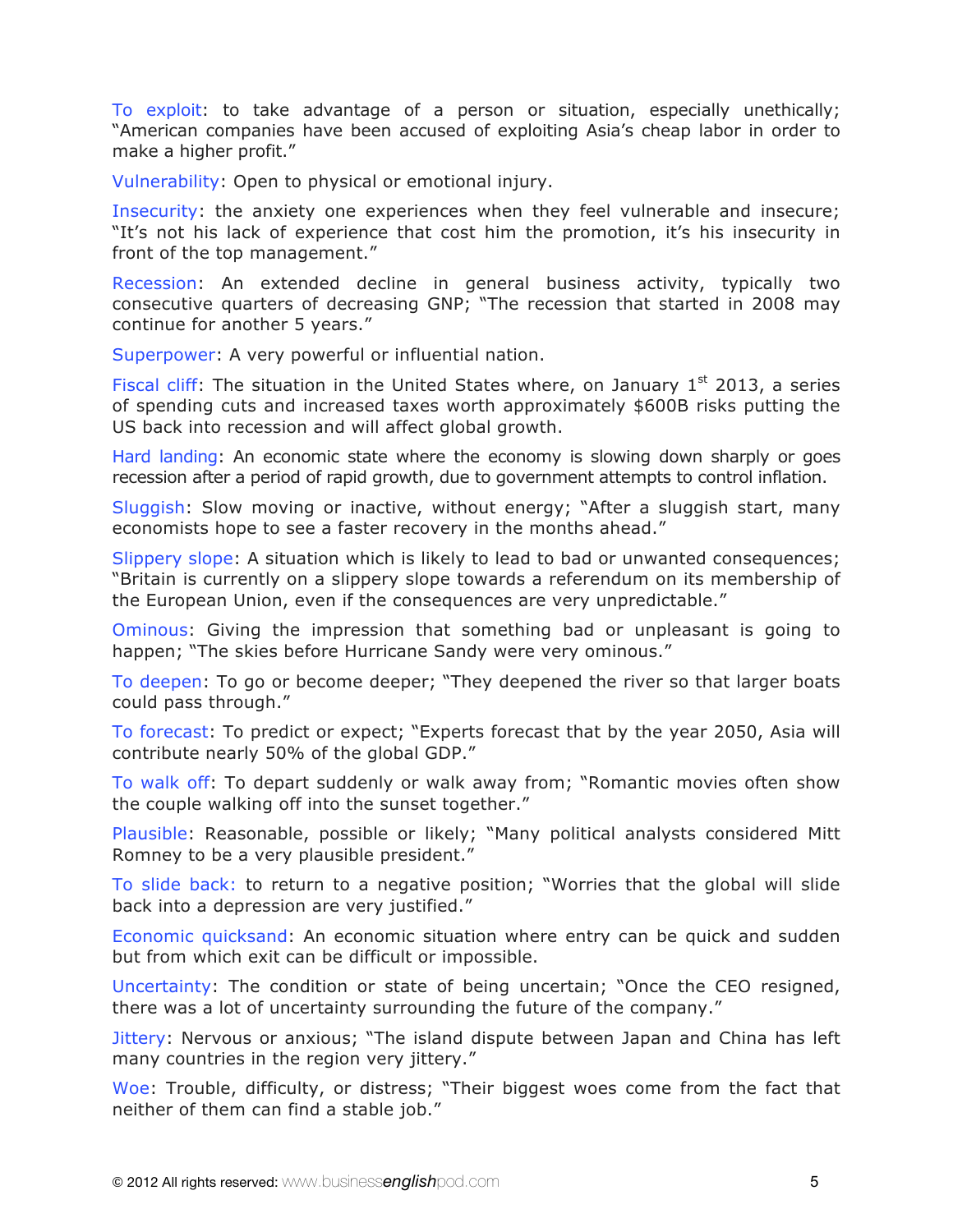To significantly impact: To affect or influence; "Changes to the train schedule will have a significant impact on the daily commute for hundreds of residents in the town."

To handle: To deal with or manage; "Marsha received the promotion because of her ability to handle many difficult tasks at once."

Resolution: The act of resolving something; "The resolution of their disagreement was considered a win-win; both parties were happy with the decision."

Problematic: Difficult to solve, decide, or understand; "The rules of grammar can be very problematic for language learners."

Debate: A formal discussion on a particular topic; "During the American presidential campaign, Romney and Obama met for 3 debates on topics including domestic and foreign affairs, and the economy."

Piecemeal: Gradually or in parts; "They've made piecemeal changes in the past, but the company now needs major reorganization."

To dig in: To prepare for a difficult situation; "Both sides are digging in for a long negotiation."

Agenda: Plan, schedule, or program; "Our agenda for this afternoon's board meeting has been amended several times."

To ramp up: To increase; "Both Republican and Democratic parties ramped up fundraising efforts in the final months of the campaign."

To surpass: To exceed or be greater than; "By finishing the marathon in less than 4 hours, Marco surpassed his best time by more than 8 minutes."

Collaboration: To work jointly with others, cooperate; "Their musical collaboration has helped them sell millions of records."

Paramount: More important than anything else; "If you want to improve your language skills, it is paramount that you find the right balance between grammar exercises and practice."

Prosperity: The situation or state of being prosperous or successful; "Taiwan's competitive free-market economy has brought prosperity to all levels of society."

Sentiment: A thought, view, or attitude, especially one based on emotion; "An anti-American sentiment swept through the Arab world after the controversial video was seen on YouTube."

Goodwill: An attitude of kindness or friendliness; "As an act of goodwill, runners in New York delivered food and supplies to victims of Hurricane Sandy."

Consequential: Having important consequences, significant; "The year's only really consequential legislation was the reform of health care."

To thrive: To make steady progress, grow, prosper; "His family and friends were surprised at how Nicole thrived in her new environment."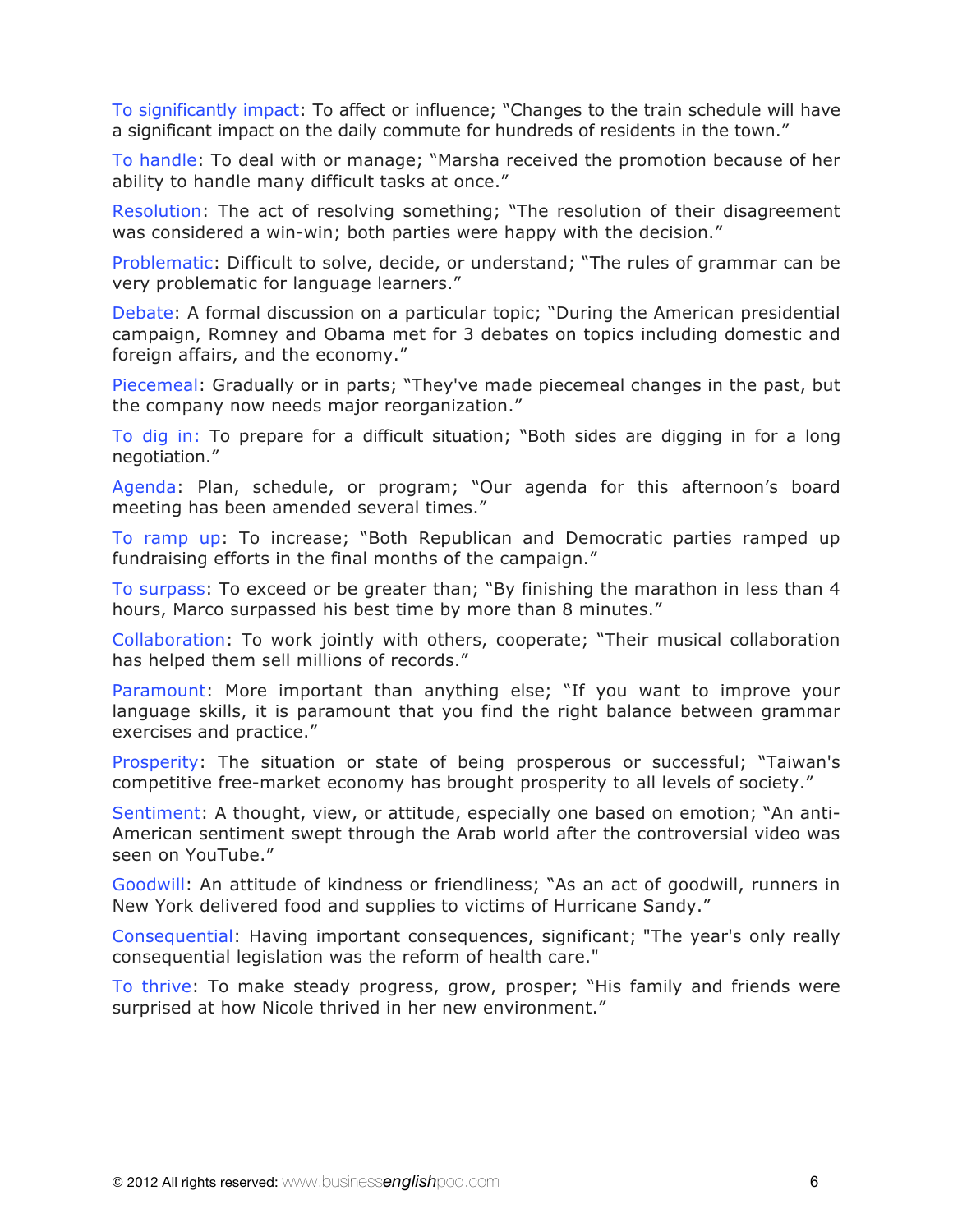### **Language Review**

#### **A. Collocations**

Match the words in each column to make a collocation from today's lesson.

| 1. Political | A. Outcome     |  |
|--------------|----------------|--|
| 2. Source of | B. Blame       |  |
| 3. Historic  | C. Opportunity |  |
| 4. Plausible | D. Cycle       |  |
| 5. Tough     | E. Income      |  |
| 6. Global    | F. Times       |  |
| 7. Shift     | G. Quicksand   |  |
| 8. Economic  | H. Uncertainty |  |

#### **B. Review Quiz**

- 1. Which of the following is NOT a synonym of 'large'?
	- a. Tremendous
	- b. Whopping
	- c. Sluggish
	- d. Significantly
- 2. Which of the following can refer to China's currency?
	- a. Renminbi
	- b. Yuan
	- c. Kuai
	- d. All of the above
- 3. What would be the potential result of the United States labeling China a 'currency manipulator'?
	- a. Trade war
	- b. Trade deficit
	- c. Trade gap
	- d. Collaboration
- 4. After working in different cities for many years, the two old colleagues \_\_\_\_\_\_\_\_\_ into their work routine within a couple of days.
	- a. Walked off
	- b. Ramped up
	- c. Dug in
	- d. Slid back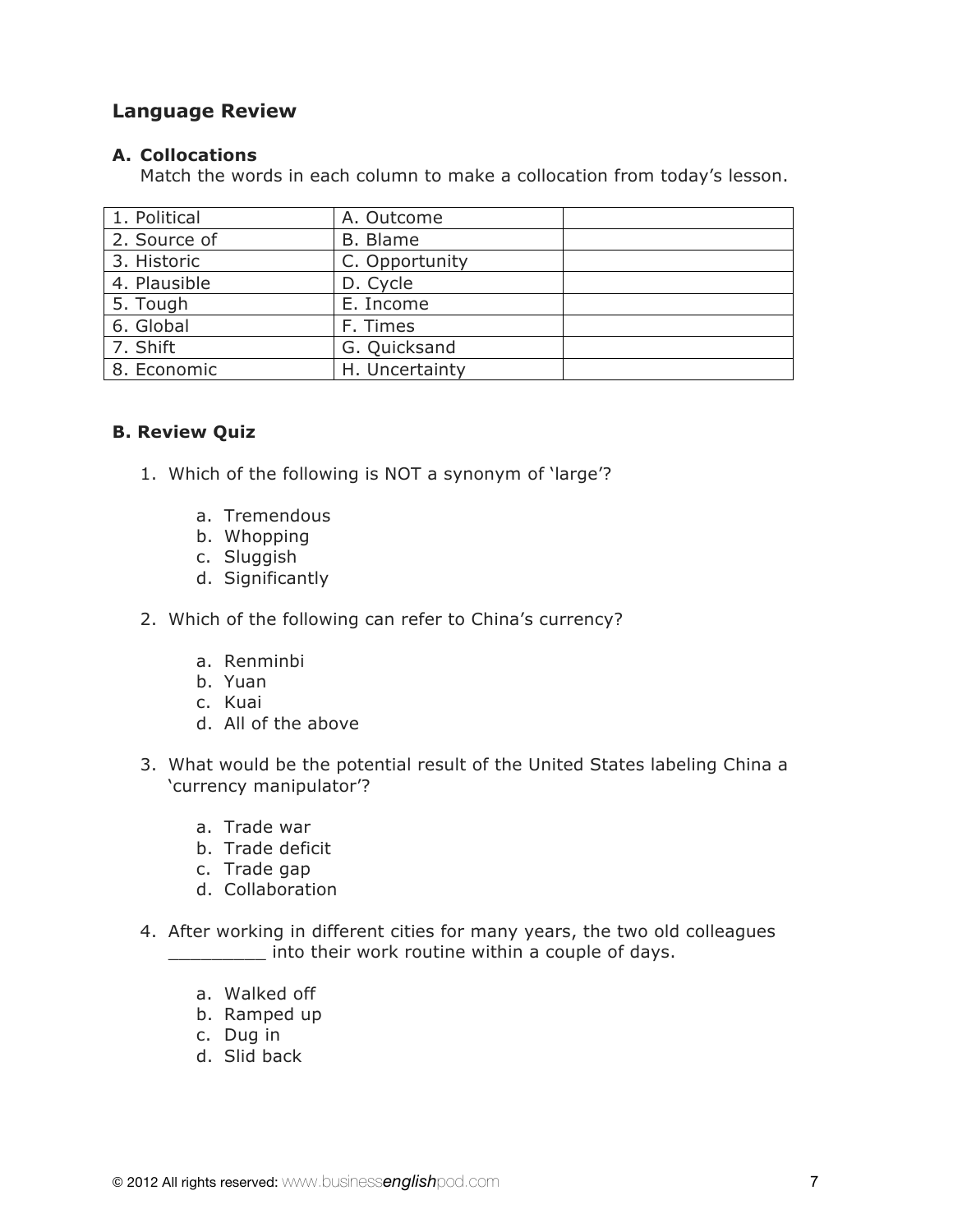- 5. "Point the finger" and "pass the buck" are most similar in meaning to:
	- a. Exploitation
	- b. Blame
	- c. Woe
	- d. Evolution
- 6. "I've \_\_\_\_\_\_\_\_\_ much more difficult problems than this… I'm quite certain I can deal with this \_\_\_\_\_\_\_\_\_ effectively."
	- a. Peddled/insecurity
	- b. Surpassed/agenda
	- c. Handled/complaint
	- d. Impacted/tariff
- 7. "If a solution to this \_\_\_\_\_\_\_\_\_\_\_ situation isn't found soon, we'll need to take more aggressive cost-cutting measures.
	- a. Prosperous
	- b. Woeful
	- c. Deep
	- d. Thriving
- 8. "I \_\_\_\_\_\_\_\_\_ everything you've done for us to help make this holiday so great!"
	- a. Am entitled to
	- b. Have a tendency to
	- c. Underwent
	- d. Appreciate
- 9. All good managers need to have strong conflict \_\_\_\_\_\_\_\_\_\_\_ skills.
	- a. Forecasting
	- b. Resolution
	- c. Problematic
	- d. Sentiment
- 10.In order to counteract the risk of walking off the fiscal \_\_\_\_\_\_\_\_, the US must make some tough decisions very quickly.
	- a. Path
	- b. Cliff
	- c. Recovery
	- d. Forecast